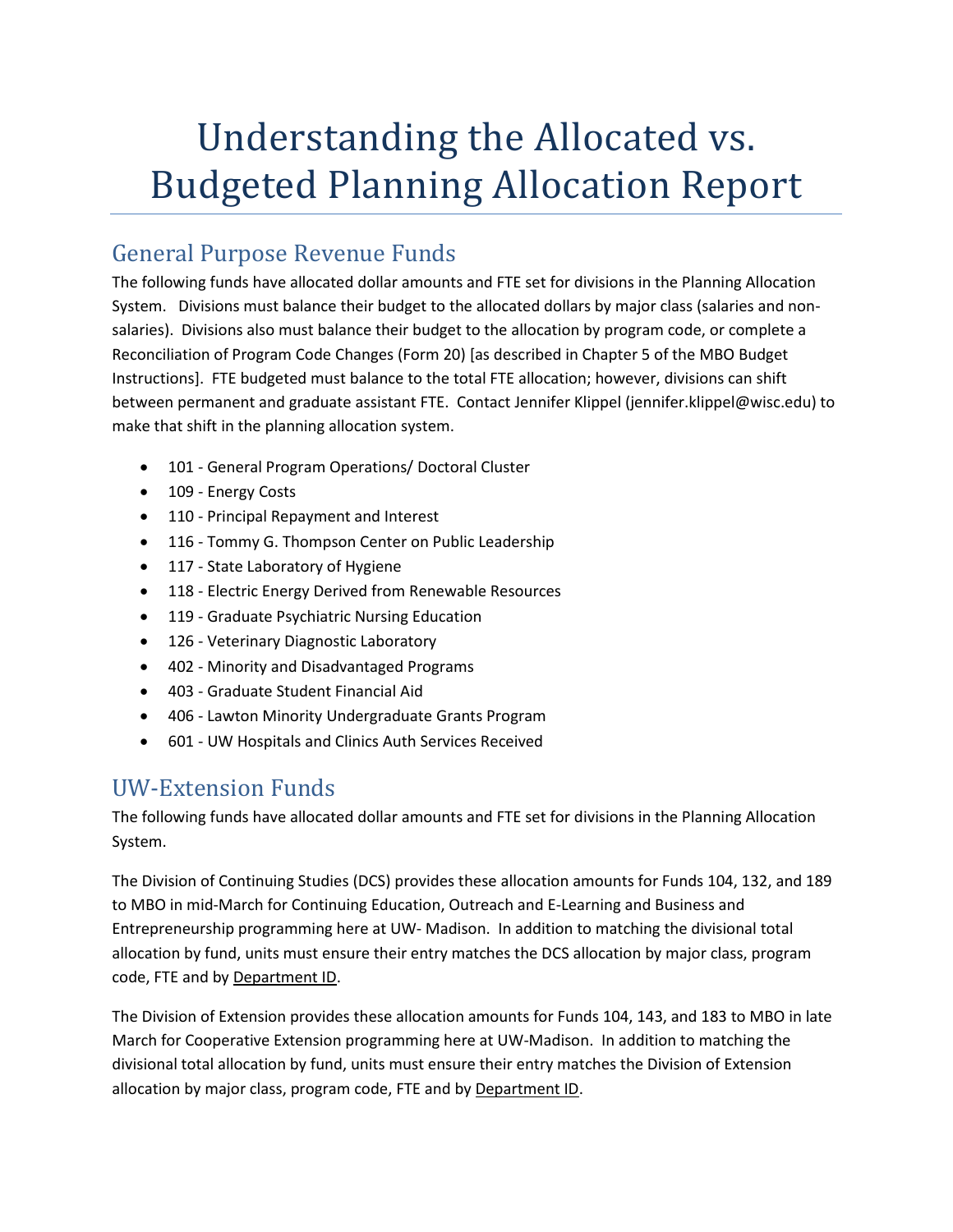- 104 General Program Operations/ Extension Programs
- 132 Extension Non-Credit Program Receipts
- 143 Federal Aid- Smith Lever Land Grant Extension
- 183 Extension Outreach
- 189 For Credit Extension Programing

## Auxiliary Operation Funds

The following funds have allocated FTE set for divisions in the Planning Allocation System, for programs where FTE applies. Contact Andrew Johnson (Andrew.johnson@wisc.edu) in MBO to request an FTE increase. The Auxiliary Operations Analysis (AOA) Office provides the dollar allocation amounts to MBO in late March upon approval of the division's auxiliary budget submission. In addition to matching the divisional total allocation by fund, units must ensure their entry matches the AOA allocation by major class, program code, FTE and by Department ID.

- 123 Principal Repayment- Interest and Rebates
- 128 Auxiliary Enterprises

### Non-Pooled Tuition Revenue

Fund 131 has allocated FTE set for divisions in the Planning Allocation System. Contact Andrew Johnson (Andrew.johnson@wisc.edu) in MBO to request an FTE increase. MBO will provide the dollar allocation to reflect each division's final Fund 131 budget submission in April. Each division is responsible for ensuring their Fund 131 budgets reflect realistic revenue projections for the coming year.

Please note that your divisional Fund 131 allocation amounts do not include your Fund 131 summer session allocation totals. All summer session allocations will be included in A93 and you need to ensure your A93XX budget reflects the dollar amount set by DCS.

• 131 - Academic Student Fees

#### Program Revenue

Fund 136 has allocated FTE set for divisions in the Planning Allocation System. Contact Andrew Johnson (Andrew.johnson@wisc.edu) in MBO to request an FTE increase. MBO will provide the dollar allocation to reflect each division's final Fund 136 budget submission in April. Each division is responsible for ensuring their Fund 136 budgets reflect realistic revenue projections for the coming year.

• 136 - General Operations Receipts

### Specific Purpose Funds

The following funds have allocated dollar amounts and FTE set for divisions in the Planning Allocation System. These amounts often represent the divisional share of the level appropriated in Chapter 20 of the Wisconsin Statues.